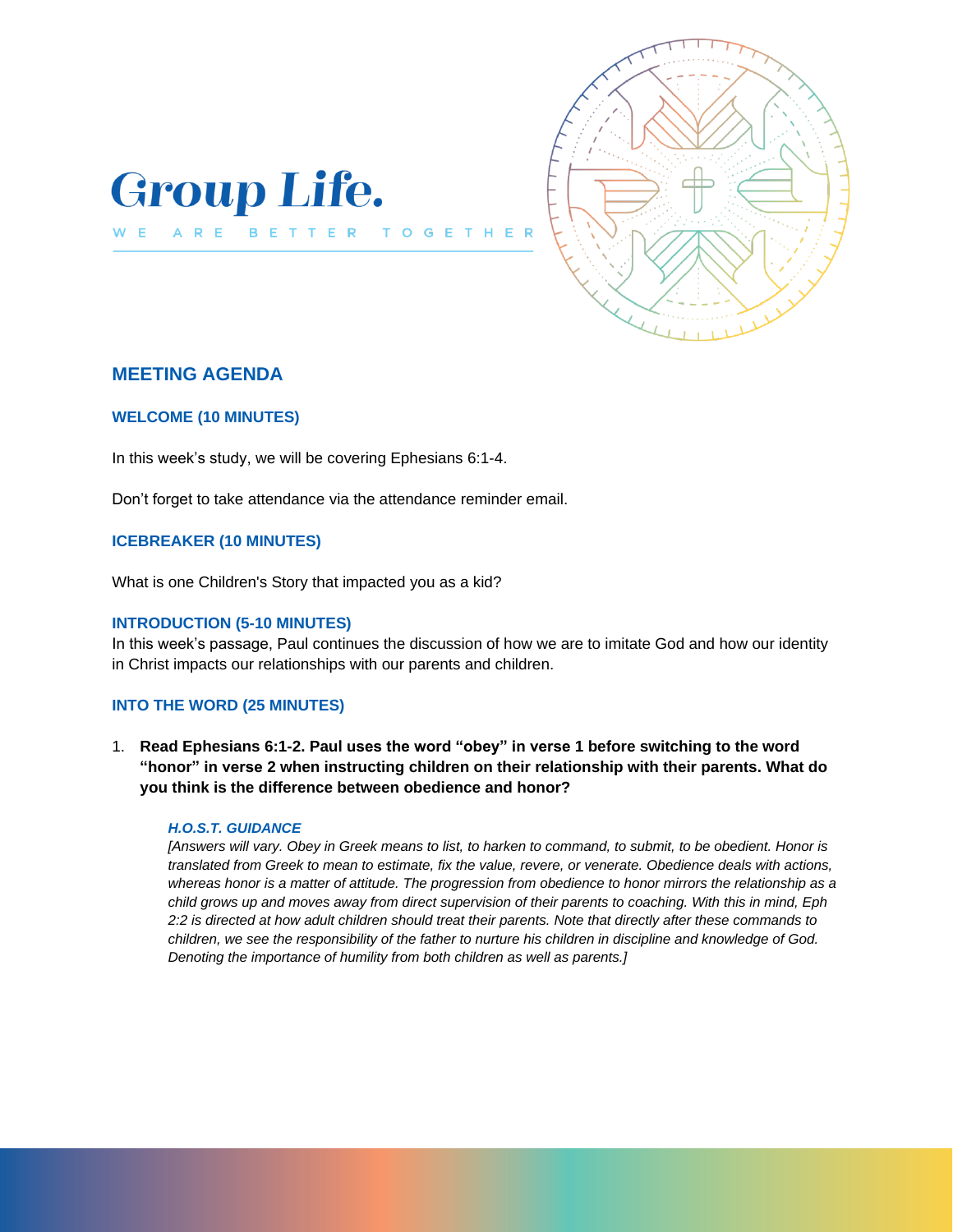

*2.* **Read Exodus 20:12 and Ephesians 6:2-3. What do you think Paul means when he says that it "may go well with you" as he references the Exodus passage to the believers in Ephesus?**

G

#### *H.O.S.T. GUIDANCE*

**Group Life.** 

BETTER TO

ARE

W E

*[Answers will vary. Honoring one's parents has blessings attached to it. For the Israelites, this commandment claimed obedience would cause it to "go well" with them. This is a general blessing rather than a specific one. The idea is that honoring parents is something God both commands and rewards. This blessing was originally given to Israel, yet Paul's teaching in Eph 6:1-3 clearly extends this blessing to believers today.]*

*3.* **Read Ephesians 6:4 and Colossians 3:12-17. Can you share a time when you have personally experienced or witnessed one of these characteristics lived out and how it impacted you?**

### *H.O.S.T. GUIDANCE*

*[Answers will vary. Some of the qualities we see are compassionate hearts, kindness, humility, meekness, and patience, bearing with one another, forging each other. In verse 4 of Ephesians, we see the Greek word for provoking here implies exasperation or frustration. Paul here instructs us to avoid unfair and cruel behavior or blatant favoritism. The believer who is growing in the characteristics listed in Colossians will live out those in a way that points or instructs others to Christ in a way that doesn't provoke or anger others.]* 

### **APPLICATION (25 MINUTES)**

**1. After discussing the importance of honor in relationships between children and parents what would it look like for you to practically honor your family or a spiritual parent/mentor this week?** 

### *H.O.S.T. GUIDANCE*

*[Answers will vary. Family can be complicated and chances are someone in your group has or is navigating some challenging dynamics within their family. Remind the group that our ability to honor those around us flows from humility that comes out of our understanding of what Christ has done for us. Encourage your group to create action steps or the next right step.]*